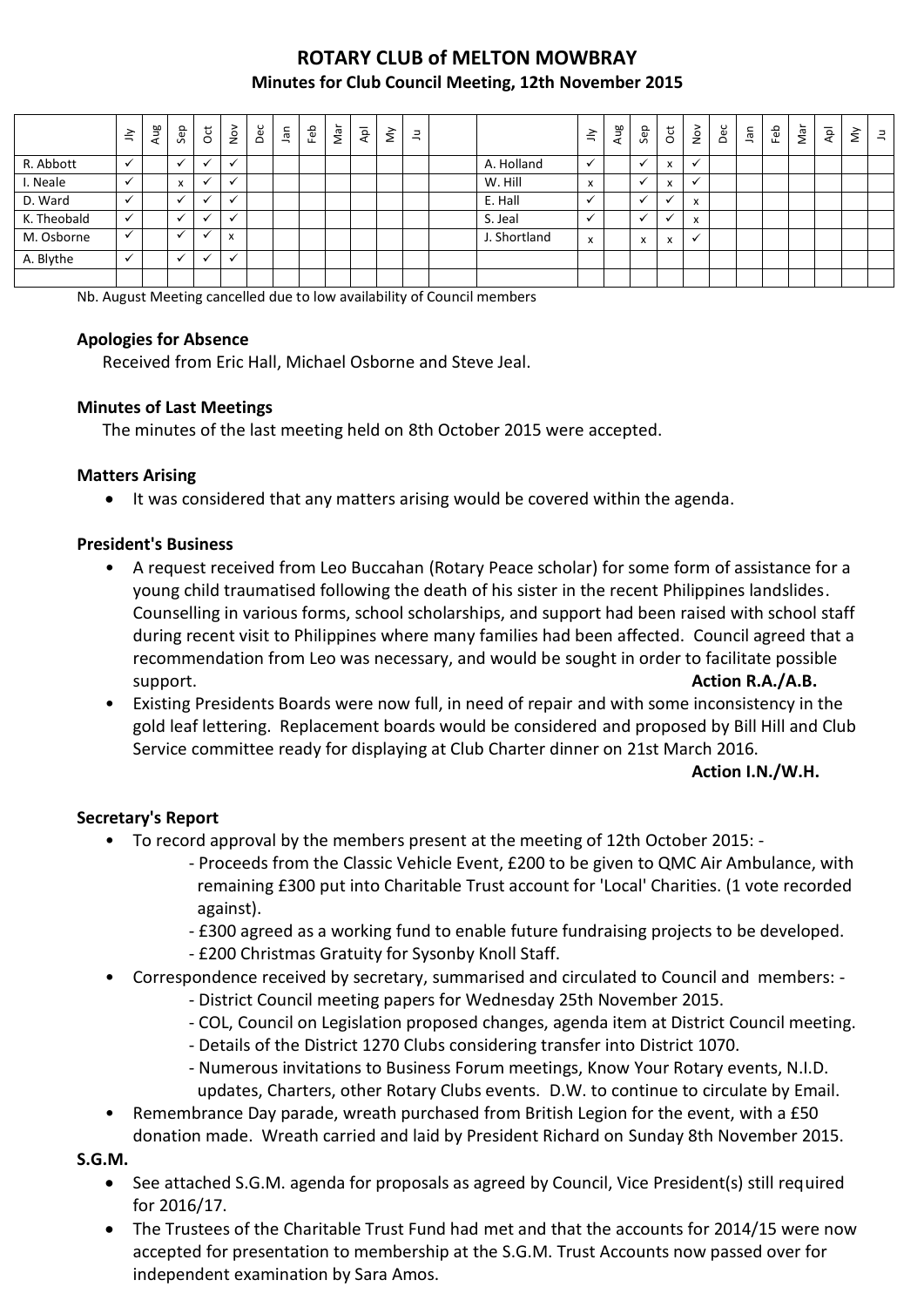#### **Treasurer's Report**

The Treasurer reported balances of £6093 in the Club account, and £11,255 in the Charitable Trust account as at 11th November 2015.

Kid's Out Bill from Twin Lakes still outstanding. **Action K.T./A.H. Action K.T./A.H.** 

£300 agreed as the working fund for fundraising to be shown separately on committee balances. Comments relating to S.G.M. and the Charitable Trust Accounts for 2014 - 2015: -

- £430 transferred from Club Account into Trust account. Club account surpluses for the two years ending in 2011 and 2012 not previously transferred but agreed to be transferred. Further clarification for S.G.M. **Action J.G./K.T. Action J.G./K.T. Action J.G./K.T.**
- A reduction in Total Funds £4538 during the year reflecting very active Charitable giving particularly relating to Philippines projects.
- A high level of stock at £1976 increased over last year, relating to Santa suits, a reduction with benefit forecast for this year.

## **Diary**

• As recorded on website and 'Blue card', no present issues.

# **Membership (including Vocational)**

- No report presented, M.O. visiting Philippines.
- Recruitment open evening now planned for Jan/Feb 2016. The target of 7/8 new members over next 2 years remains. **Action All Members/M.O. Action All Members/M.O.**
- Satellite Club, David Morris progressing the resurrection of the club. **Action M.O./D.**

# **Club Service, Fundraising and Communications**

- A second Classic Vehicle event planned for Sunday 4th September 2016 in support of LOROS.
- Christmas party on Monday 14th December 2015 planned at Sysonby Knoll hotel, £23.95 cost for 5 course meal. Council agreed to proceed for this year, but Club Service would consider other possible options for next year. **Action I.N**.
- Santa Fun Run progress meeting on Monday 16th November 2015, good publicity being generated in Melton Times (next week), with distribution of fliers planned during the local events of the Victorian market and Christmas tree weekends.
- Summer Ball, the event now planned to be biennial.
- Spice of India banquet buffet evening (Atul Dawda), Friday 13th November 2015
- Bellini's, meal at restaurant 7pm for 7.30pm including guest speaker Mike Storr for 5th Monday on 30th November.
- Burn's Night, Ben Abbott organising on 30th January 2016 at Sysonby Knoll.
- Minor Sports v Shepshed planned for January, Pub at Barrow on Soar booked for skittles.

# **Youth**

- No report tabled as Eric Hall in Philippines, but projects progressing.
- The Young Chef competition in progress**.**
- Youth Speaks, local heat on 25th November 2015, 5 teams entered, 4 from Catmose and 1 from Ferneley. John Horn progressing involvement in the competition with the schools. **Action E.H.**

# **Community**

- Food parcels for the elderly at Christmas, a £600 donation agreed by Council to be put to membership. Food collections planned at Morrisons on Friday 11th, and Saturday 12th, with sorting and packing on Sunday 13th followed by delivery on 14th December 2015. Volunteers required. **Action A.H.**
- Shoe Boxes, project well supported and progressing very well, nearing completion for delivery.
- Christmas tree for St. Mary's Christmas tree festival. Helen Bett agreed to decorate. **Action A.H.**